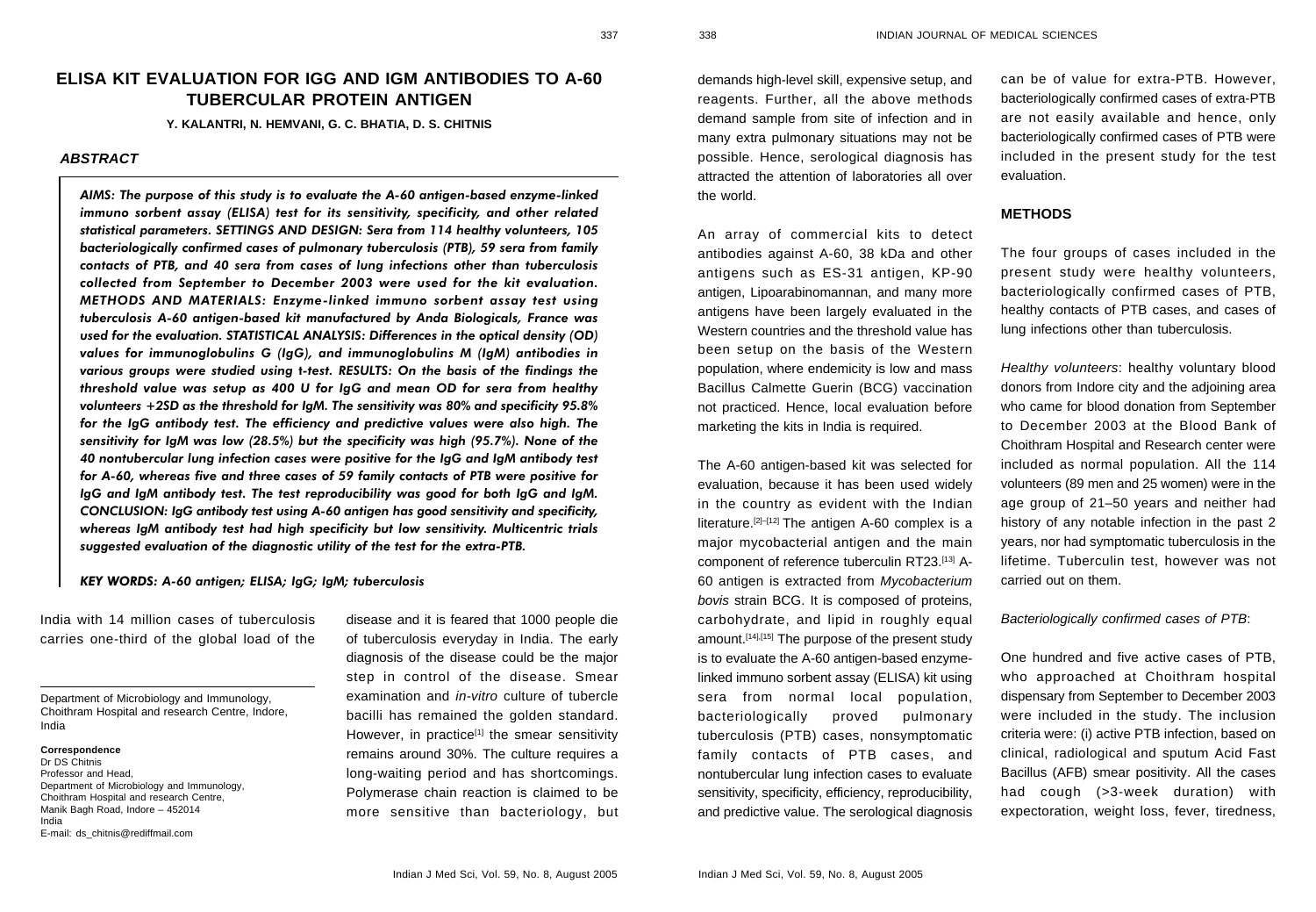339 340

loss of appetite, breathlessness, and chest pain was reported by the majority and haemoptosis noted in 21 cases. The smears of sputum samples revealed >10–99 AFB/100 oil immersion fields and scored as 1+ or greater based on Auramine O staining. The chest X-rays showed a classical pattern of upper lobe infiltrate/bilateral infiltrate/cavitation with or without pulmonary fibrosis and shrinkage. (ii) A new case who came to the clinic with no history of anti-TB drugs and in the age group of 16–50 years. Four children below 16 years were not able to give sputum samples and hence excluded, whereas five cases above 50 years were excluded because the history revealed the infection as a recurrence or as a relapse.

The exclusion criteria were PTB cases on chemotherapy and new cases not willing for informed consent.

The symptomatic phase before coming to the clinic ranged from 1 month to 1 year. The blood samples for the serology were collected within 1 week of documentation of AFB in sputum and before starting chemotherapy. The group comprised of 70 men and 35 women. The PTB status was further confirmed by AFB culture on Lowenstein–Jensen medium after alkali concentration of sputum samples.

## Family contacts of PTB cases:

Blood samples from 59 family contacts (30 men, 29 women) of PTB cases were also included as controls. The family contacts were spouses; apparently healthy with no symptoms, and blood samples were given after 6 months of the detection of index PTB case in the family.

Cases of lung infections other than tuberculosis:

Another control group of 40 cases (24 men, 16 women) had lung infection wherein tuberculosis was ruled out on the basis of AFB smear negativity in three consecutive samples and subsequently AFB culture negativity.

Tuberculin test was carried out on all subjects from PTB group, family contacts, and nontubercular lung diseases group using 5 U purified protein derivative (PPD) (Span diagnostics, India).

Sera samples from all the subjects were given code numbers and stored at -700°C till the day of testing for the antibody test. Decoding was done at the time of data analysis.

Commercially available IgG and IgM antibody test manufactured by Anda Biologicals (67067 STRASBOURG Cedex, France) was used in the study. The test detects antibodies to A-60 antigen coated over the wells. The ELISA test was carried out as described in the manufacturer's protocol. The sera samples and the kit reagents were allowed to come to room temperature before the test. Positive and negative controls provided in the kit were run for every batch of ELISA test.

The sera samples were diluted 1 : 100 in the sample diluent. The diluted samples and controls added (100 ml) to the wells and incubated at 370°C per 1 h. The wells washed

five times before adding anti human IgG- or IgM-peroxidase conjugate. After 30 min at 370°C the wells washed again five times and 100 ml tetramethylbenzidine substrate was added. The reaction was stopped by the addition of 100 ml H2SO4 after 15 min incubation at 370°C and absorbance measured at 450 nm using MRX-ELISA (Dynex, USA) plate reader.

The hospital ethical committee had approved the study and informed consents from patients and volunteers were taken before including them in the study.

#### **Statistical methods**

IgM cut-off sample and IgG 4 U/ml reference standard provided in the kit were run in duplicate consecutively (weekly) for 10 weeks to plot the variation with reference to 1 and 2SD. For making scatter diagram for sera from healthy volunteers and from PTB cases, optical density (OD) values for the sera were plotted to study dispersal of the range. Optical density values for sera from PTB cases, healthy volunteers, family contacts, and nontubercular lung cases were used to determine sensitivity, specificity, and efficiency using the standard formulae.[16] Predictive values were calculated as a measure of value of a test in relation to the prevalence of disease in the population.<sup>[16]</sup> Differences in OD values of sera from various groups were checked for statistical significance, using two tailed, two sample unequal variance t-test.

#### **RESULTS**

Mycobacteria were isolated from all the 105

sputum samples from PTB cases. Ninety-nine of the isolates were Mycobacterium tuberculosis complex (Niacin test positive), whereas six were mycobacteria other than tuberculosis (MOTT). None of the sputum samples from nontubercular lung infection cases revealed the growth of mycobacteria. The microbial spectrum of the nonmycobacterial agents from sputum/BAL samples in the group is depicted in Table 1.

Five of the cases had underlying diabetes, whereas 15 had chronic asthma. Infiltrative lung disease was noted in the radiological/ bronchoscopy examination. Sarcoidosis was not seen in any of the cases.

Tuberculin test was positive among 84/105 PTB cases, 12/59 contacts of PTB cases, and four of the nontuberculosis lung infection cases.

Mean OD values in ELISA test for A-60 antibodies for sera from PTB cases, healthy volunteers, family contacts of PTB cases, and nontubercular lung infection group are given in

## Table 1: Spectrum of microbial agents in lung infections other than tuberculosis from sputum/BAL samples  $(n = 40)$

| Organism                 | No. of isolates |
|--------------------------|-----------------|
| Candida albicans         | з               |
| Klebsiella pneumoniae    | 11              |
| Staphylococcus aureus    | 5               |
| Pseudomonas aeurgenosa   | 6               |
| Haemophilus influenzae   | 3               |
| Escherichia coli         | 5               |
| Streptococcus pneumoniae | 5               |
|                          |                 |

Five of the cases had underlying diabetes, whereas 15 had chronic asthma. Infiltrative lung disease was noted in the radiological/bronchioscopy examination. Sarcoidosis was not seen in any of the cases.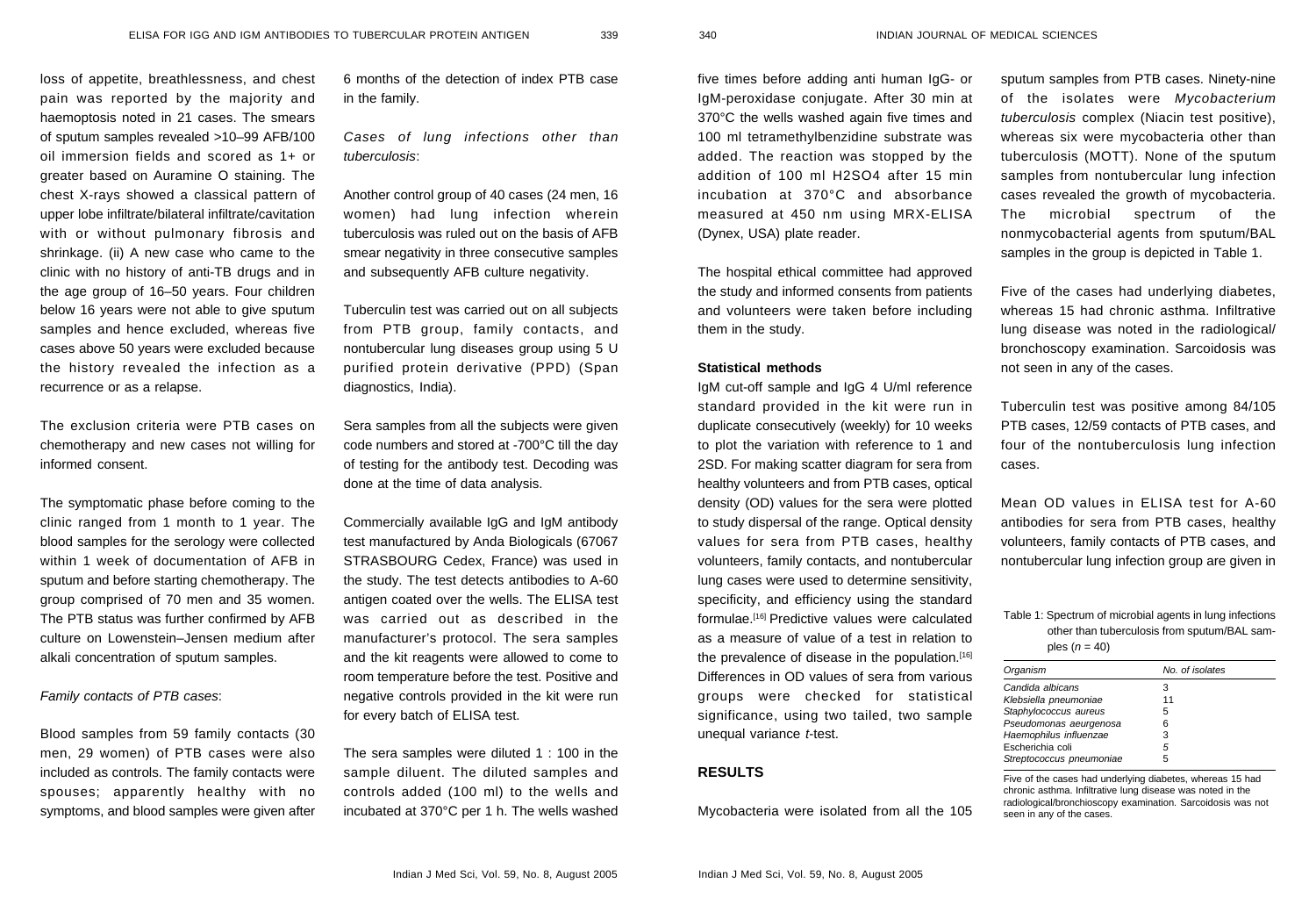341 342

| Table 2: Mean OD for A-60 TB ELISA antibody test for bacteriologically confirmed PTB cases, healthy volun- |  |
|------------------------------------------------------------------------------------------------------------|--|
| teers, PTB Family contacts cases, and nontubercular lung infection cases                                   |  |

| Groups                                            | lqG  |      | lqM  |      |  |
|---------------------------------------------------|------|------|------|------|--|
|                                                   | Mean | SD   | Mean | SD   |  |
| Healthy volunteers $(n = 114)$                    | 0.67 | 0.31 | 0.62 | 0.25 |  |
| Bacteriologically confirmed PTB cases $(n = 105)$ | 1.30 | 0.39 | 0.86 | 0.29 |  |
| PTB family contacts cases $(n = 59)$              | 0.89 | 0.19 | 0.73 | 0.06 |  |
| Non-tubercular lung infection cases ( $n = 40$ )  | 0.63 | 0.06 | 0.62 | 0.07 |  |

Table 2. Differences in mean OD among sera from healthy volunteers and PTB cases both for IgG and IgM were highly significant in two tailed, two sample unequal variance *t*-test (P < 0.001 and 0.001, respectively). Similarly, differences among mean OD values for sera from healthy volunteers and family contacts of PTB cases were also statistically significant for IgG and IgM antibody ( P values < 0.001 and 0.002, respectively). However, differences in mean OD values for healthy volunteers and the group of non-tubercular lung infection were not significant for IgG and IgM antibody to A-60 antigen ( $P$  = 0.44 and 0.97, respectively). The mean +2SD OD value for IgG and IgM among sera from healthy volunteers was considered as threshold to report as positives.

Scatter diagram for IgG antibody to A-60 among healthy volunteers is displayed in Figure 1. Standard curve using OD values for 2, 4, 8, and 16 units of standard IgG against OD values is shown in the background and it is evident that only four sera among healthy volunteers were outliers (value above 400 U/ ml considering 1 : 100 dilution of the serum). Scatter diagram for IgG values among PTB cases is shown in Figure 2. Eighty-four samples had IgG levels above 4 U (for 1 : 100 serum dilution) (values superimposed over ten



Figure 1: Dispersal of IgG antibody to A-60 among healthy volunteers. Series 1: Standard curve using 0, 2, 4, 8, and 16 U standards. Series 2: Values of IgG among 114 sera from healthy volunteers. Number of points appears less due to superimposition



Figure 2: Dispersal of IgG antibody to A-60 among PTB cases. Series 1: Standard curve using 0, 2, 4, 8, and 16 U standards. Series 2: Values on sera from 105 PTB cases. Number of points appears less due to superimposition



Figure 3: Dispersal of IgM antibody to A-60 among PTB cases. Horizontal line corresponds to OD values of the cutoff sample. Optical density values for 105 sera from PTB cases. Number of points appears less due to superimposition

points). In case of IgM, antibody levels were above the threshold for 30 sera [Figure 3]. The scatter diagram also supports the threshold levels setup on the basis of mean +2SD values for IgG and IgM antibody test.

Positivity, sensitivity, and specificity for IgG and IgM antibody: IgG and IgM positivity in various

#### **Table 3: IgG and IgM antibody positivity among PTB and control groups**

| A-60 antibody class $PTB$ (n = 105) |            | Healthy volunteers $(n = 114)$ | Contacts of PTB $(n = 59)$ | Cases of nontubercular<br>lung infections ( $n = 40$ ) |
|-------------------------------------|------------|--------------------------------|----------------------------|--------------------------------------------------------|
| IgG positive                        | 84 (80.0%) | $4(3.5\%)$                     | $5(8.4\%)$                 |                                                        |
| IgM positive                        | 30 (28.6%) | $6(5.2\%)$                     | $3(5.0\%)$                 |                                                        |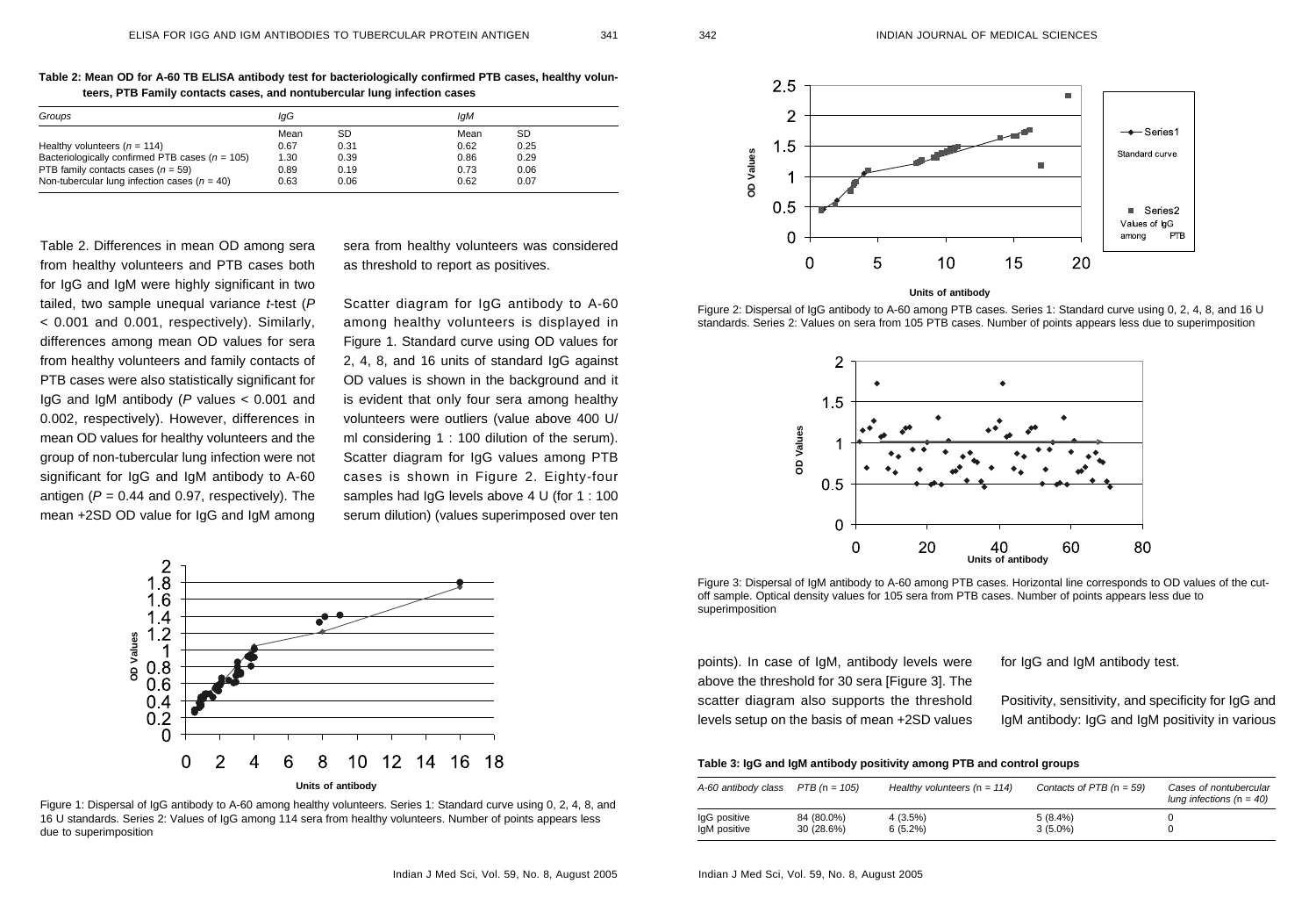groups is shown in Table 3. Eighty-four IgG positives and 30 IgM positives in PTB group were considered as true positive, whereas the positive samples among healthy volunteers and contact of PTB were considered as false positives. Twenty IgG negative and 75 IgM negative samples in PTB group were considered as false negatives. The sensitivity for IgG antibody test was 80%, specificity was 95.8%, efficiency 90.5%, and positive predictive value 90.3%. In case of IgM, antibody sensitivity was as low as 28.6% but specificity was 95.7%, efficiency was 73.6%, and positive predictive value was 77%.

Reproducibility check is essential as a quality control measure. The IgM reference cut-off was run weekly for ten consecutive weeks and the dispersion was studied. Almost all values lay within 1SD and only one value was closer to 2SD. In case of IgG, 4 U reference standard was run weekly for ten consecutive weeks and the results were within 1SD for all the tests, whereas only two points were proximal to 2SD. Therefore, good reproducibility was observed for IgG and IgM controls.

#### **DISCUSSION**

Comorbidity of HIV and tuberculosis is well known. In the present series, the PTB cases included were part of the anonymous HIV surveillance program and three of the 105 subjects were HIV antibody reactive (not mentioned in results).

Tuberculin test is an indicator of cell-mediated immune response to tuberculosis. Eighty-four of the bacteriologically confirmed cases were positive in tuberculin test and the same number of the sera samples were positive for IgG antibody. However, 15 of them showed discrepancy, that is, antibody test positive but tuberculin test negative and vice versa. It also needs to be pointed out that 12 subjects among PTB contacts and four cases of nontubercular lung disease cases were tuberculin test positive but negative for IgG and IgM antibody to A-60.

The contacts of PTB cases included in the study were spouses of the index PTB cases and five of them were IgG positive, whereas three were IgM positive. The positivity could be due to exposure resulting in nonsymptomatic infection or the immune response without getting active infection. Further follow up in relation to development of active infection was not done.

It would have been interesting to study IgG and IgM levels to A-60 antigen among treated PTB cases. However, only 24 treated cases were available for follow up (results not included in 'result' part). None of them had IgM antibody to A-60 above cut-off, whereas IgG antibody was positive for all the cases. In six of the cases, IgG level was reduced compared to the initial value before anti-tubercular treatment while IgG level was found to increase in 18 cases. Reduction in IgG level could be due to the waning of the antigen following effective therapy and increased IgG level correlated with the continued immune response subsequent to the initial IgG level. Sero-diagnosis of tuberculosis using various antigens-based ELISA tests has been reviewed by Bhatia et al.<sup>[10]</sup> The review

mentioned A-60-based IgG antibody test to be more sensitive and specific than IgM antibody. The 38 kDa antigen-based tests were reported to be specific but less specific. Uma et al.<sup>[17]</sup> reported sensitivity as 61% for IgG and only 10% for IgM antibody using 38 kDa antigen and Mathai et al.<sup>[18]</sup> compared five different antigens-based commercial kits and the sensitivity varied from 46 to 68%. Meena et al.[3] reported A-60- and LPS-based tests to be more sensitive and specific than 38 kDa and KP-90-based ELISA tests.

It appears that the Indian experiences are more with A-60 antigen-based kits. $[2]-[12]$ 

The threshold values used by Munshi et al.[9] was 200 U and Maheshwari et al.<sup>[6]</sup> had selected 250 U as threshold. In the present study, threshold had to be raised to 400 U. Therefore, setting up of threshold values for the individual laboratory based on the local population is required for adequate sensitivity and specificity.

The duration of illness and the age group also need to be considered for the negative antibody tests. Ahmed et al.<sup>[2]</sup> pointed out lower positivity for age group 1–14 years and duration of less than 3 months in case of tuberculous lymphadenitis. The class of the antibody is also an important factor. Immunoglobulin G holds the great promise in diagnosis of active tuberculosis both in children and in adults.<sup>[10]</sup> Sensitivity and specificity for IgG antibody to A-60 was found to be in the range of 75–100% in various other Indian reports.[2]–[12] However, proper evaluation, setting up of thresholds, and reproducibility study was lacking in most of the studies.

The IgM antibody is the first to appear for any antigen and therefore could be expected to be of diagnostic value for the recent tuberculosis. However, in case of IgM antibodies test, the sensitivity was low (28.5%) in the present study. This possibly could be due to inclusion of PTB cases with a symptomatic history of 1– 12 months. As a result of longer duration of infection, the IgM antibodies might have declined in the proportion of PTB cases. Longer incubation period in case of tuberculosis may result in decline of IgM before symptoms appear. However, the IgM antibody appears to be less sensitive as evident in the present study and also has been reported by others.<sup>[6],[10],[12]</sup> Bhatia et al.<sup>[10]</sup> reported IqG sensitivity of 94% and IgM sensitivity of only 33% in extra-PTB, whereas Maheshwari et al.<sup>[6]</sup> observed IgG sensitivity of 75% and IgM sensitivity of 37.5% in tuberculoma cases. A limitation of the present study has been noninclusion of extra-PTB cases. Hence, the multicentric trials on the diagnostic utility of the test on cases of extra-PTB are suggested.

To conclude, the threshold value setup for IgG antibody to A-60 antigen was 400 U/ml. The IgG antibody test had sensitivity of 80% and specificity of 95.8%. The sensitivity for IgM antibody was low (28.6%), although the specificity was high (95.7%). The ELISA kit also showed good reproducibility.

## **ACKNOWLEDGMENTS**

We are thankful to the management of Choithram Hospital and Research Center Indore (MP) for providing the facility for the research work. Special thanks to Dr. Santosh Chobe and Dr. B. S. Chadda from Choithram